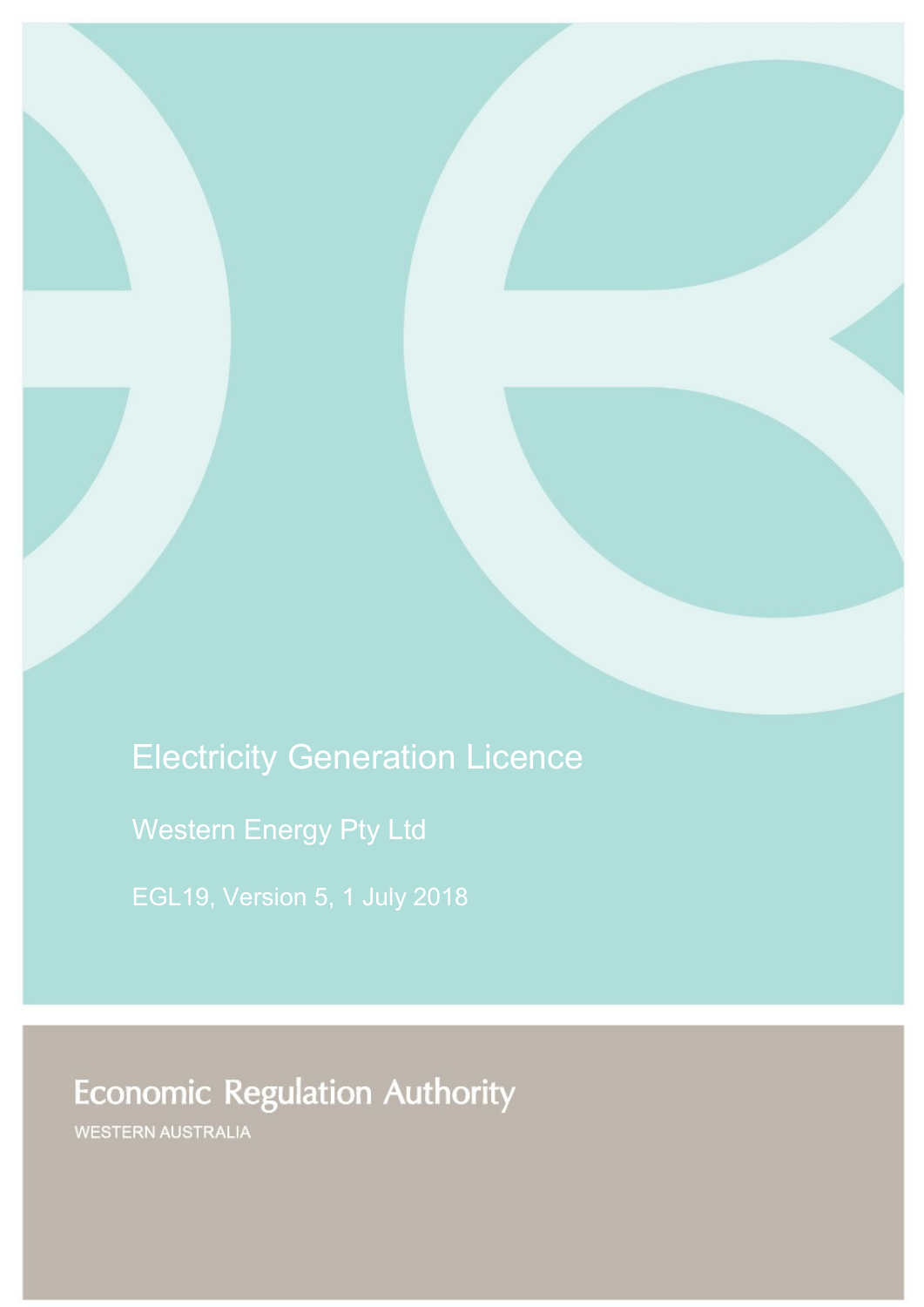### *ELECTRICITY INDUSTRY ACT 2004 (WA)*

| Licensee Name:            | <b>Western Energy Pty Ltd</b>                           |
|---------------------------|---------------------------------------------------------|
|                           | ACN 102 984 252                                         |
| Licence Area:             | The area set out in the plan referred to in clause 2.5. |
| Licence Number:           | EGL <sub>19</sub>                                       |
| <b>Commencement Date:</b> | 15 September 2008                                       |
| <b>Version Number:</b>    | 5                                                       |
| <b>Version Date:</b>      | 1 July 2018                                             |
| <b>Expiry Date:</b>       | 14 September 2038                                       |

Signed by a delegate; member; or the Chair of the Economic Regulation Authority

1 July 2018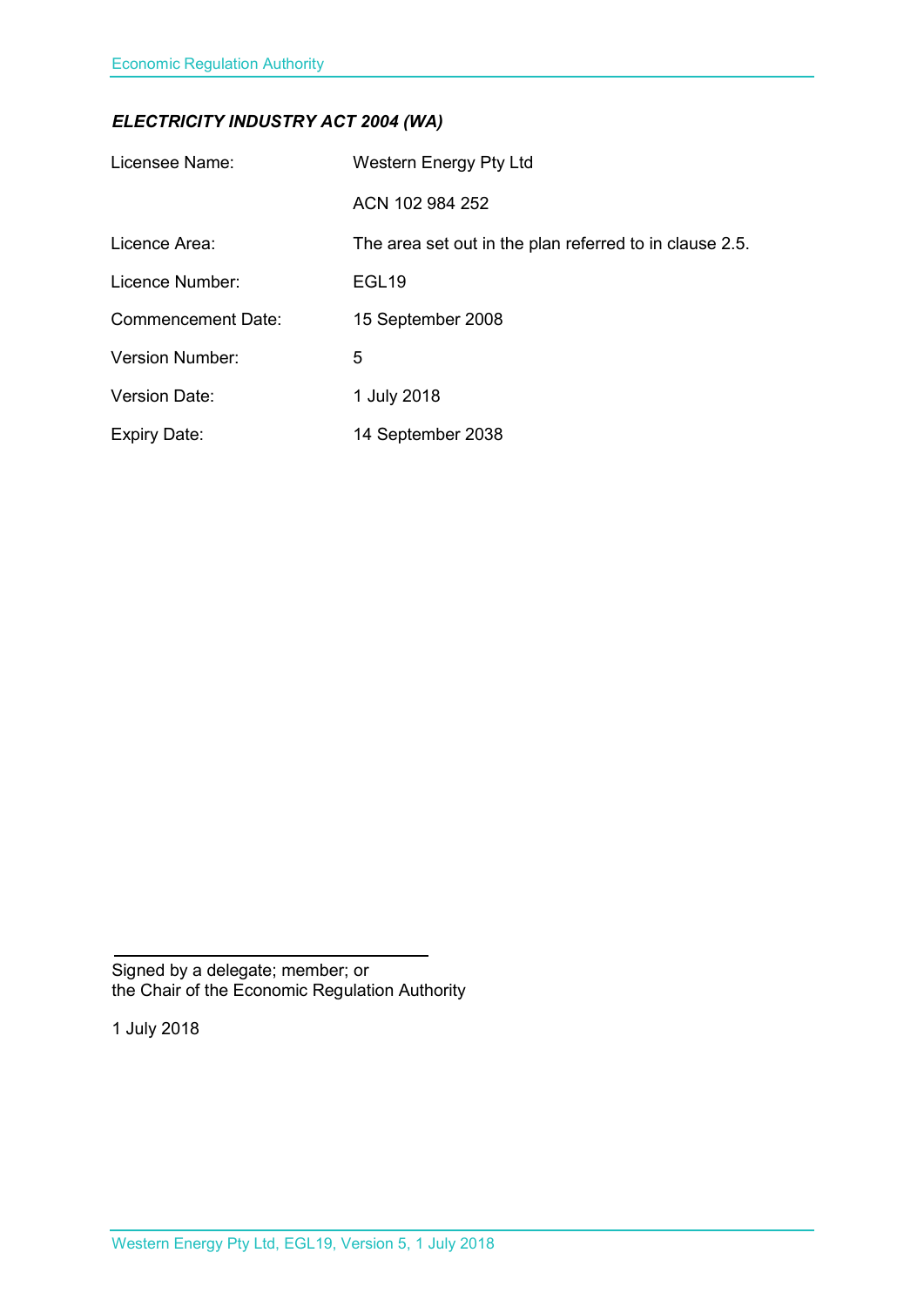### Index

| 1.                                                 |     |  |  |
|----------------------------------------------------|-----|--|--|
|                                                    | 1.1 |  |  |
|                                                    | 1.2 |  |  |
| 2.                                                 |     |  |  |
|                                                    | 2.1 |  |  |
|                                                    | 2.2 |  |  |
|                                                    | 2.3 |  |  |
|                                                    | 2.4 |  |  |
|                                                    | 2.5 |  |  |
| 3.                                                 |     |  |  |
|                                                    | 3.1 |  |  |
|                                                    | 3.2 |  |  |
|                                                    | 3.3 |  |  |
|                                                    | 3.4 |  |  |
|                                                    | 3.5 |  |  |
|                                                    | 3.6 |  |  |
|                                                    | 3.7 |  |  |
|                                                    | 3.8 |  |  |
|                                                    | 3.9 |  |  |
| $\mathbf{4}$ .                                     |     |  |  |
|                                                    | 4.1 |  |  |
|                                                    | 4.2 |  |  |
|                                                    | 4.3 |  |  |
|                                                    | 4.4 |  |  |
|                                                    | 4.5 |  |  |
| 5. AUDITS AND PERFORMANCE REPORTING OBLIGATIONS 10 |     |  |  |
|                                                    | 5.1 |  |  |
|                                                    | 5.2 |  |  |
|                                                    | 5.3 |  |  |
|                                                    |     |  |  |
|                                                    |     |  |  |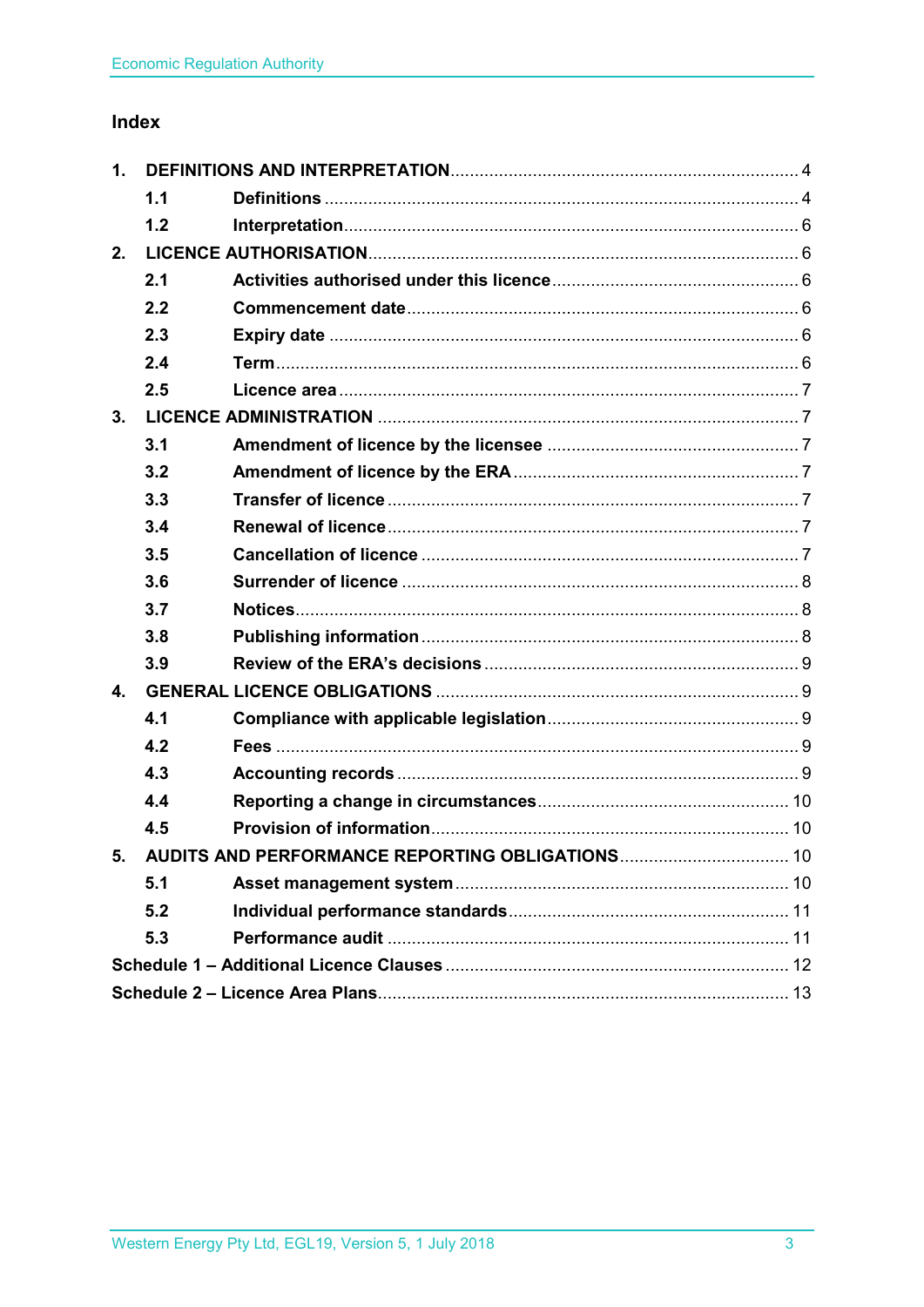#### <span id="page-3-0"></span>**1. DEFINITIONS AND INTERPRETATION**

#### <span id="page-3-1"></span>**1.1 Definitions**

1.1.1 In this *licence*, the following definitions apply unless the context otherwise requires:

*Act* means the *Electricity Industry Act 2004* (WA).

#### *applicable legislation* means:

- (a) the *Act*; and
- (b) the *Regulations* and the *Codes*.

*asset management system* means the measures that are to be taken by the *licensee* for the proper maintenance, expansion or reduction of the *generating works*.

*business day* means a day which is not a Saturday, Sunday or a Public Holiday in Western Australia.

*Code* means:

- (a) Not Used
- (b) Not Used
- (c) the *Electricity Industry (Metering) Code 2012*;
- (d) Not Used

*commencement date* means the date the *licence* was first granted by the *ERA* being the date specified in clause 2.2.

*electricity* has the meaning given to that term in section 3 of the *Act*.

*electronic means* means:

- (a) the internet;
- (b) email, being:
	- (i) in relation to the *ERA*, the *ERA's* email address as notified to the *licensee*; and
	- (ii) in relation to the *licensee*, the email address specified in the licence application or other such email address as notified in writing to the *ERA*; or
	- (iii) any other similar means,

but does not include facsimile or telephone.

*ERA* means the Economic Regulation Authority.

*expiry date* means the date specified in clause 2.3.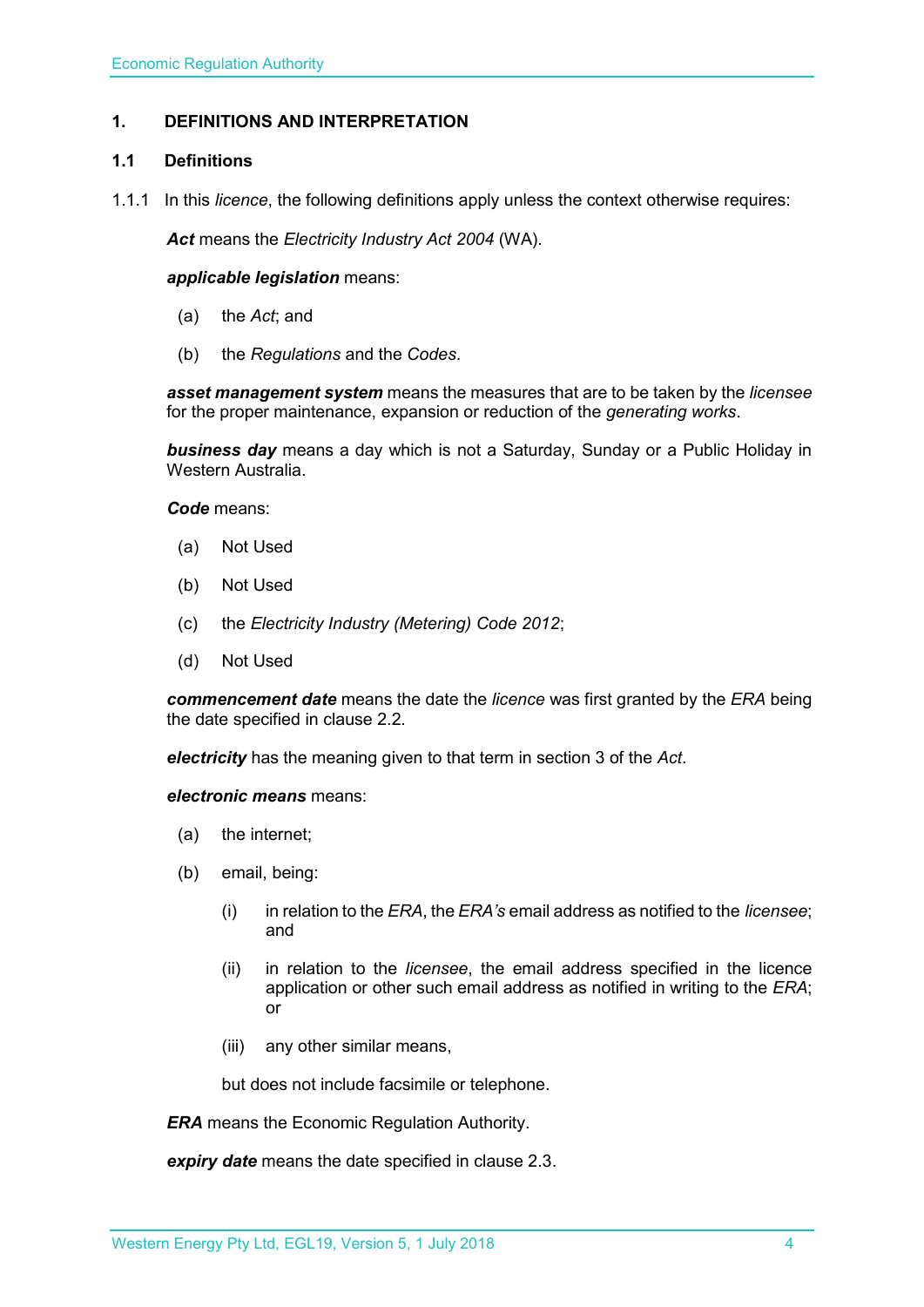*generating works* has the meaning given to that term in section 3 of the *Act.*

*individual performance standards* mean any standards prescribed by the *ERA* for an individual *licensee* pursuant to clause 5.2 of the *licence*.

*licence* means:

- (a) this document (excluding the title page and the second page of this document);
- (b) any Schedules to this document; and
- (c) any individual *performance standards* approved by the *ERA* pursuant to clause 5.2.

*licence area* is the area stated in clause 2.5 of this licence.

*licensee* means Western Energy Pty Ltd, ACN 102 984 252.

*licensee's assets* means the *licensee*'s *distribution system*, *transmission system* or *generating works* (as the case may be).

*notice* means a written notice, agreement, consent, direction, representation, advice, statement or other communication required or given pursuant to, or in connection with, this *licence*.

*operate* has the meaning given to that term in section 3 of the *Act*.

*performance audit* means an audit of the effectiveness of measures taken by the *licensee* to meet the *performance criteria* in this *licence*.

#### *performance criteria* means:

- (a) the terms and conditions of the *licence*; and
- (b) any other relevant matter in connection with the *applicable legislation* that the *ERA* determines should form part of the *performance audit*.

**publish** in relation to a report or information means either:

- (a) posting the report or information on the *licensee's* website; or
- (b) sending the report or information to the *ERA* to be published on the *ERA's* website.

#### *Regulations* means:

- (a) *Economic Regulation Authority (Licensing Funding) Regulations 2014*;
- (b) Not Used
- (c) Not Used
- (d) *Electricity Industry (Licence Conditions) Regulations 2005*;
- (e) Not Used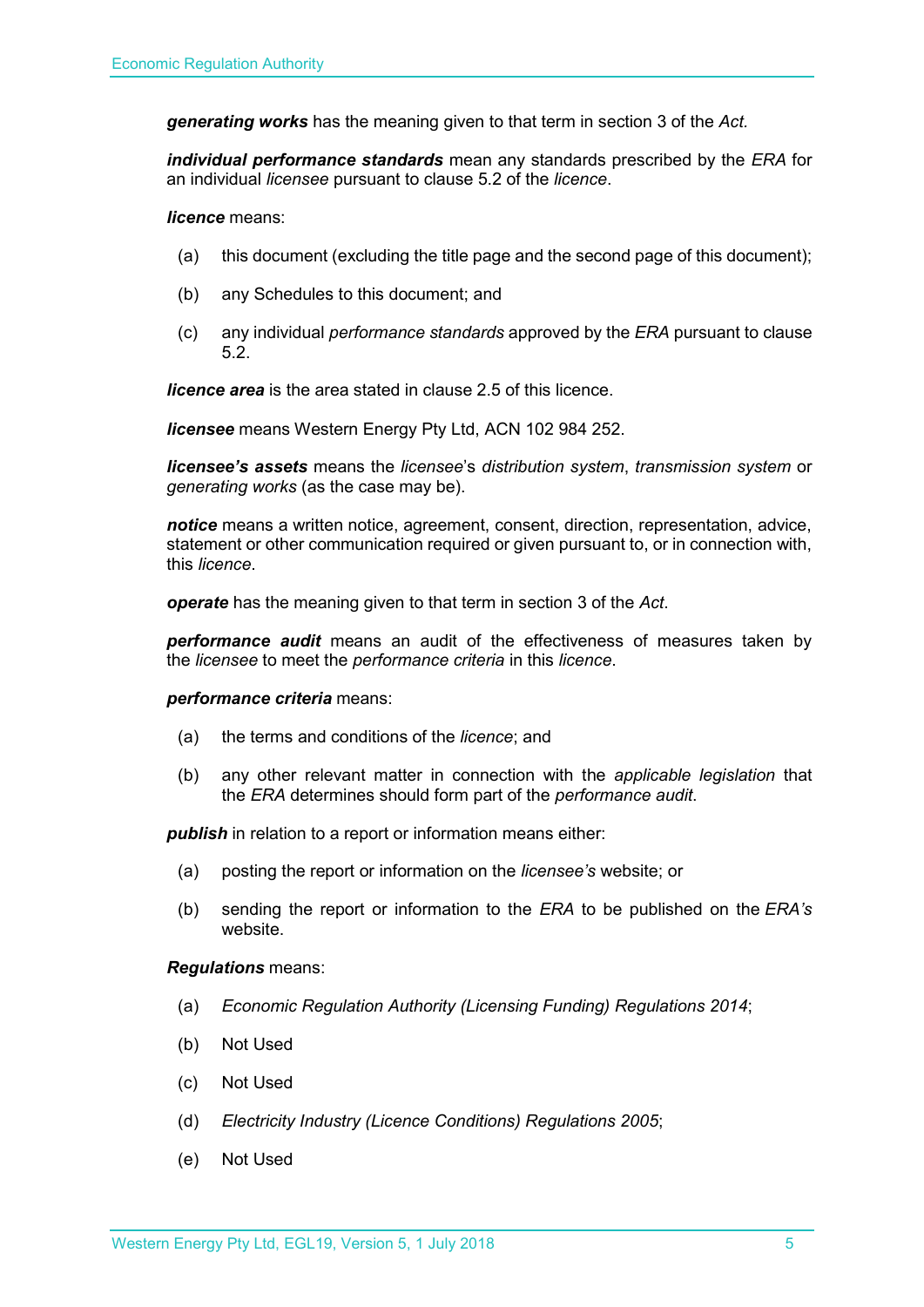(f) Not Used

*related body corporate* has the meaning given to that term in section 50 of the *Corporations Act 2001 (Cwth)*.

*reviewable decision* means a decision by the *ERA* pursuant to:

- (a) clause 3.8.3;
- (b) clause 5.1.5;
- (c) clause 5.1.7;
- (d) clause 5.2.2;
- (e) clause 5.3.2; or
- (f) clause 5.3.4,

of this *licence*.

*version date* means the date on which the *licence* was last amended pursuant to clause 3.1 or clause 3.2.

#### <span id="page-5-0"></span>**1.2 Interpretation**

1.2.1 A reference in this *licence* to any *applicable legislation* includes, unless the context otherwise requires, any statutory modification, amendment, replacement or re-enactment of that *applicable legislation*.

#### <span id="page-5-1"></span>**2. LICENCE AUTHORISATION**

#### <span id="page-5-2"></span>**2.1 Activities authorised under this licence**

2.1.1 The *licensee* is granted a licence for the *licence area* to construct and *operate generating works* or *operate* existing *generating works* in accordance with the terms and conditions of this *licence*.

#### <span id="page-5-3"></span>**2.2 Commencement date**

2.2.1 15 September 2008

#### <span id="page-5-4"></span>**2.3 Expiry date**

2.3.1 14 September 2038

### <span id="page-5-5"></span>**2.4 Term [Section 15 of the Act]**

- 2.4.1 This *licence* commences on the *commencement date* and continues until the earlier of:
	- (a) the cancellation of the *licence* pursuant to clause 3.5 of this *licence*;
	- (b) the surrender of the *licence* pursuant to clause 3.6 of this *licence*; or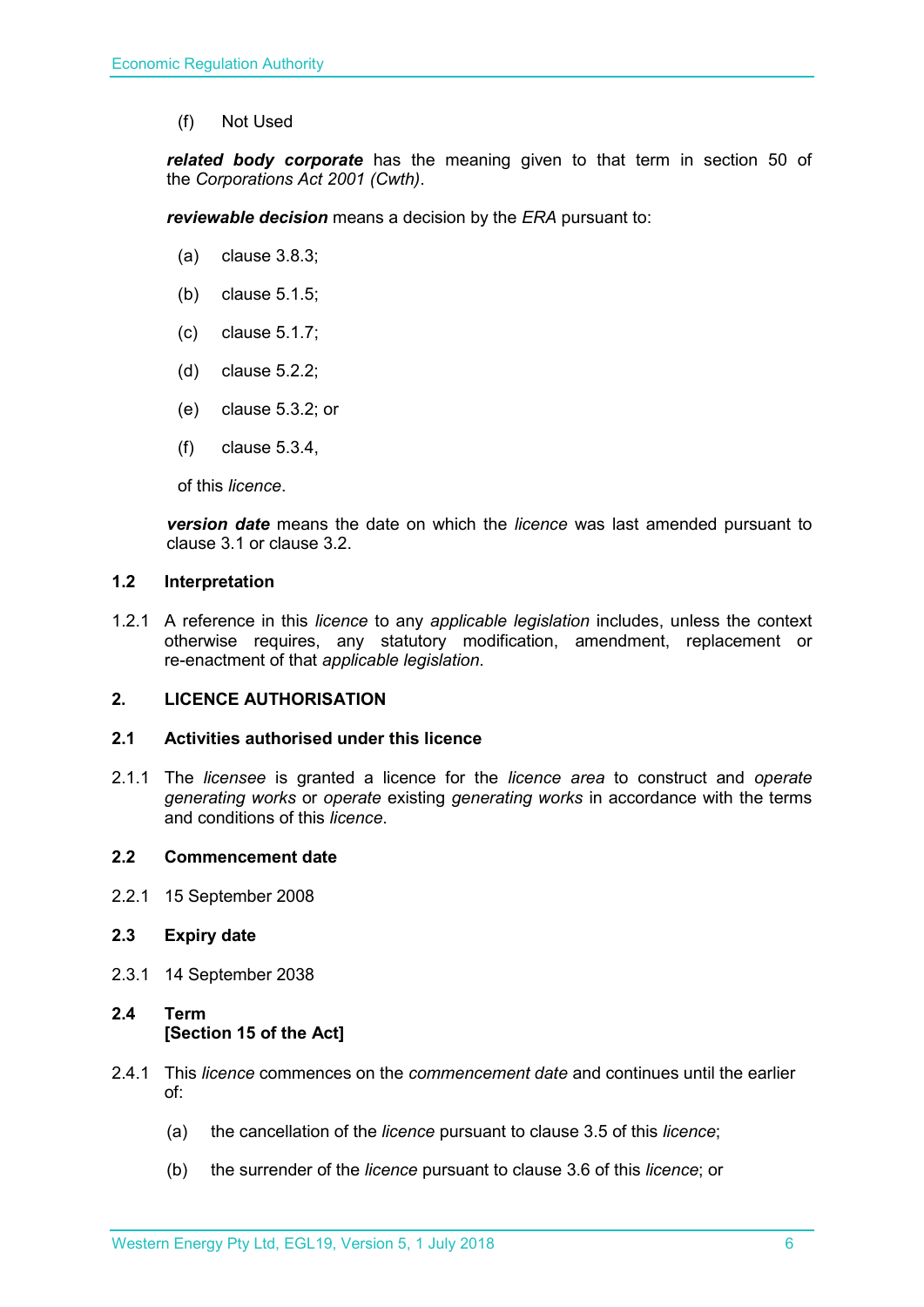(c) the *expiry date*.

#### <span id="page-6-0"></span>**2.5 Licence area**

2.5.1 The *licence area* is set out in plan(s):

ERA-EL-115

2.5.2 The *licence area* plan(s) is provided in Schedule 2.

#### <span id="page-6-1"></span>**3. LICENCE ADMINISTRATION**

- <span id="page-6-2"></span>**3.1 Amendment of licence by the licensee [Section 21 of the Act]**
- 3.1.1 The *licensee* may apply to the *ERA* to amend the *licence* in accordance with the *Act.*

#### <span id="page-6-3"></span>**3.2 Amendment of licence by the ERA [Section 22 of the Act]**

- 3.2.1 Subject to any *applicable legislation*, the *ERA* may amend the *licence* at any time in accordance with this clause.
- 3.2.2 Before amending the *licence* under clause 3.2.1, the *ERA* must:
	- (a) provide the *licensee* with written *notice* of the proposed amendments under consideration by the *ERA*;
	- (b) allow 15 *business days* for the *licensee* to make submissions on the proposed amendments; and
	- (c) take into consideration those submissions.
- 3.2.3 This clause also applies to the substitution of the existing *licence*.
- 3.2.4 For avoidance of doubt, the *licensee* will not have to pay a fee for amendments under clause 3.2.1.

#### <span id="page-6-4"></span>**3.3 Transfer of licence [Section 18 of the Act]**

3.3.1 This *licence* may be transferred only in accordance with the *Act.*

#### <span id="page-6-5"></span>**3.4 Renewal of licence [Section 16 of the Act]**

3.4.1 This *licence* may be renewed only in accordance with the *Act*.

#### <span id="page-6-6"></span>**3.5 Cancellation of licence [Section 35 of the Act]**

3.5.1 This *licence* may be cancelled only in accordance with the *Act*.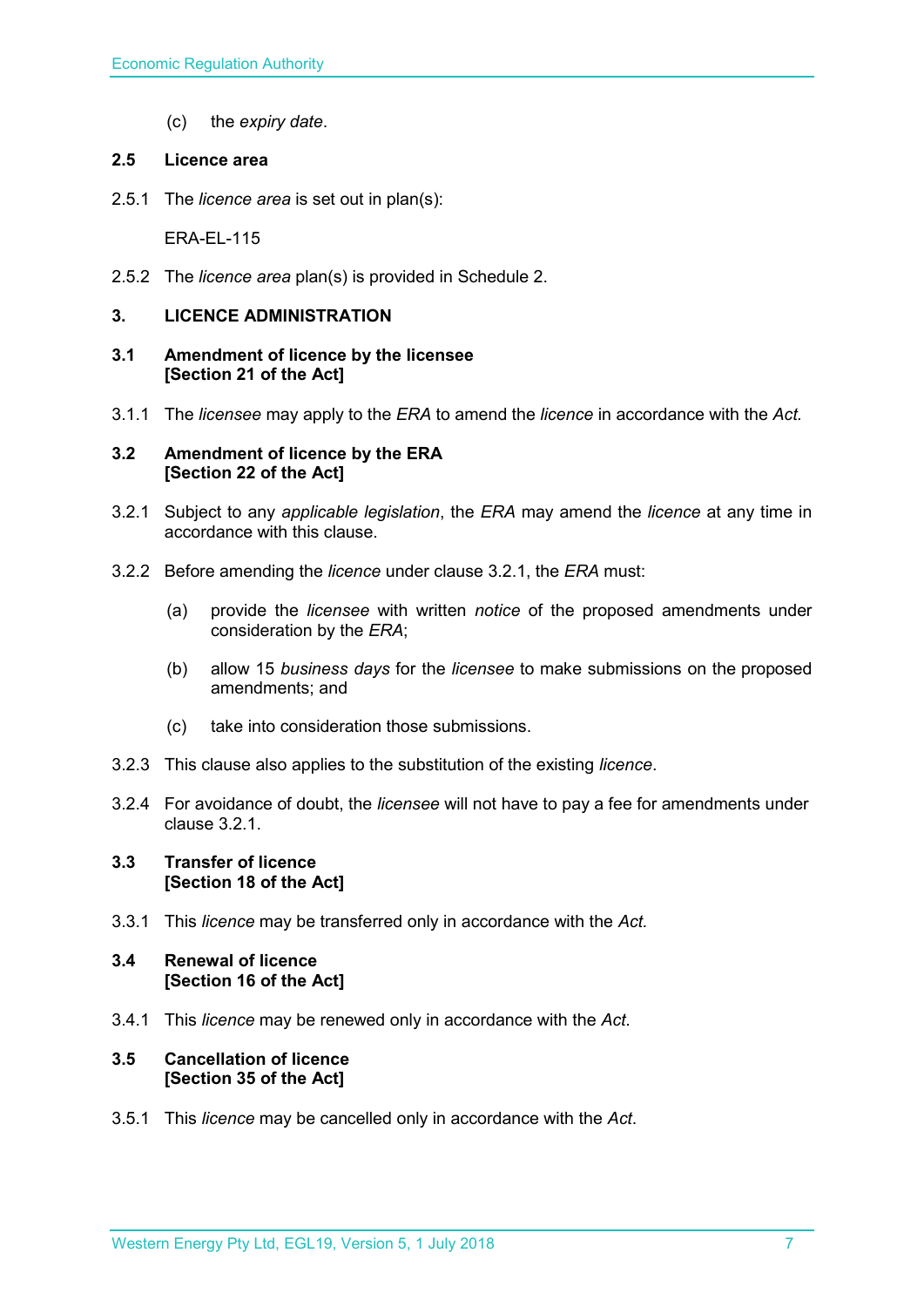#### <span id="page-7-0"></span>**3.6 Surrender of licence [Schedule 1 of the Act]**

- 3.6.1 The *licensee* may only surrender the *licence* pursuant to this clause 3.6.
- 3.6.2 If the *licensee* intends to surrender the *licence* the *licensee* must, by *notice* in writing to the *ERA*:
	- (a) set out the date that the *licensee* wishes the surrender of the *licence* to be effective; and
	- (b) set out the reasons why the *licensee* wishes to surrender the *licence*, including the reasons why it would not be contrary to the public interest for the surrender of the *licence* to be effective on the date set out in the *notice*.
- 3.6.3 Upon receipt of the *notice* from the *licensee* pursuant to clause 3.6.2, the *ERA* will publish the *notice*.
- 3.6.4 Notwithstanding clause 3.6.2, the surrender of the *licence* will only take effect on the later of the day that:
	- (a) the *ERA* publishes a *notice* of the surrender in the Western Australian Government Gazette, such date to be at the discretion of the *ERA*; and
	- (b) the *licensee* hands back the *licence* to the *ERA*.
- 3.6.5 The *licensee* will not be entitled to a refund of any fees by the *ERA*.

#### <span id="page-7-1"></span>**3.7 Notices**

- 3.7.1 Unless otherwise specified, all *notices* must be in writing.
- 3.7.2 A *notice* will be regarded as having been sent and received:
	- (a) when delivered in person to the addressee; or
	- (b) three *business days* after the date of posting if the *notice* is posted in Western Australia; or
	- (c) five *business days* after the date of posting if the *notice* is posted outside Western Australia; or
	- (d) if sent by facsimile when, according to the sender's transmission report, the *notice* has been successfully received by the addressee; or
	- (e) if sent by *electronic means* when, according to the sender's electronic record, the *notice* has been successfully sent to the addressee.

#### <span id="page-7-2"></span>**3.8 Publishing information**

3.8.1 The *ERA* may direct the *licensee* to *publish*, within a specified timeframe, any information it considers relevant in connection with the *licensee* or the performance by the *licensee* of its obligations under this *licence*.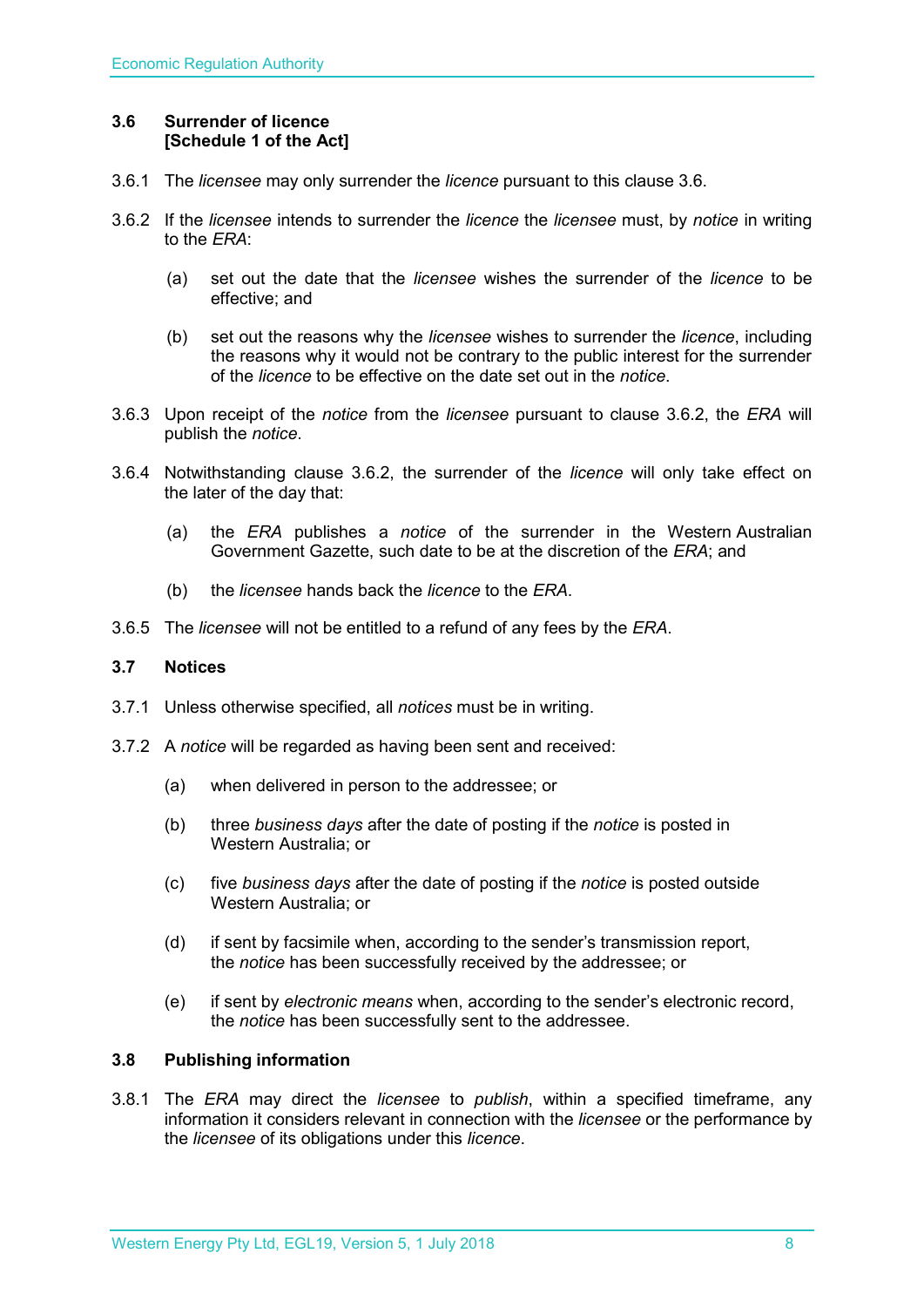- 3.8.2 Subject to clause 3.8.3, the *licensee* must *publish* the information referred to in clause 3.8.1.
- 3.8.3 If the *licensee* considers that the information is confidential it must:
	- (a) immediately notify the *ERA*; and
	- (b) seek a review of the *ERA's* decision in accordance with clause 3.9.
- 3.8.4 Once it has reviewed the decision, the *ERA* will direct the *licensee* in accordance with the review to:
	- (a) *publish* the information;
	- (b) *publish* the information with the confidential information removed or modified; or
	- (c) not *publish* the information.

#### <span id="page-8-0"></span>**3.9 Review of the ERA's decisions**

- 3.9.1 The *licensee* may seek a review of a *reviewable decision* by the *ERA* pursuant to this *licence* in accordance with the following procedure:
	- (a) the *licensee* shall make a submission on the subject of the *reviewable decision* within 10 *business days* (or other period as approved by the *ERA*) of the decision; and
	- (b) the *ERA* will consider the submission and provide the *licensee* with a written response within 20 *business days*.
- 3.9.2 For avoidance of doubt, this clause does not apply to a decision of the *ERA* pursuant to the *Act*, nor does it restrict the *licensee's* right to have a decision of the *ERA* reviewed in accordance with the *Act*.

#### <span id="page-8-1"></span>**4. GENERAL LICENCE OBLIGATIONS**

#### <span id="page-8-2"></span>**4.1 Compliance with applicable legislation**

4.1.1 Subject to any modifications or exemptions granted pursuant to the *Act*, the *licensee* must comply with any *applicable legislation*.

#### <span id="page-8-3"></span>**4.2 Fees**

4.2.1 The *licensee* must pay the applicable fees and charges in accordance with the *Regulations*.

#### <span id="page-8-4"></span>**4.3 Accounting records [Schedule 1 of the Act]**

4.3.1 The *licensee* and any *related body corporate* must maintain accounting records that comply with standards issued by the Australian Accounting Standards Board or equivalent International Accounting Standards.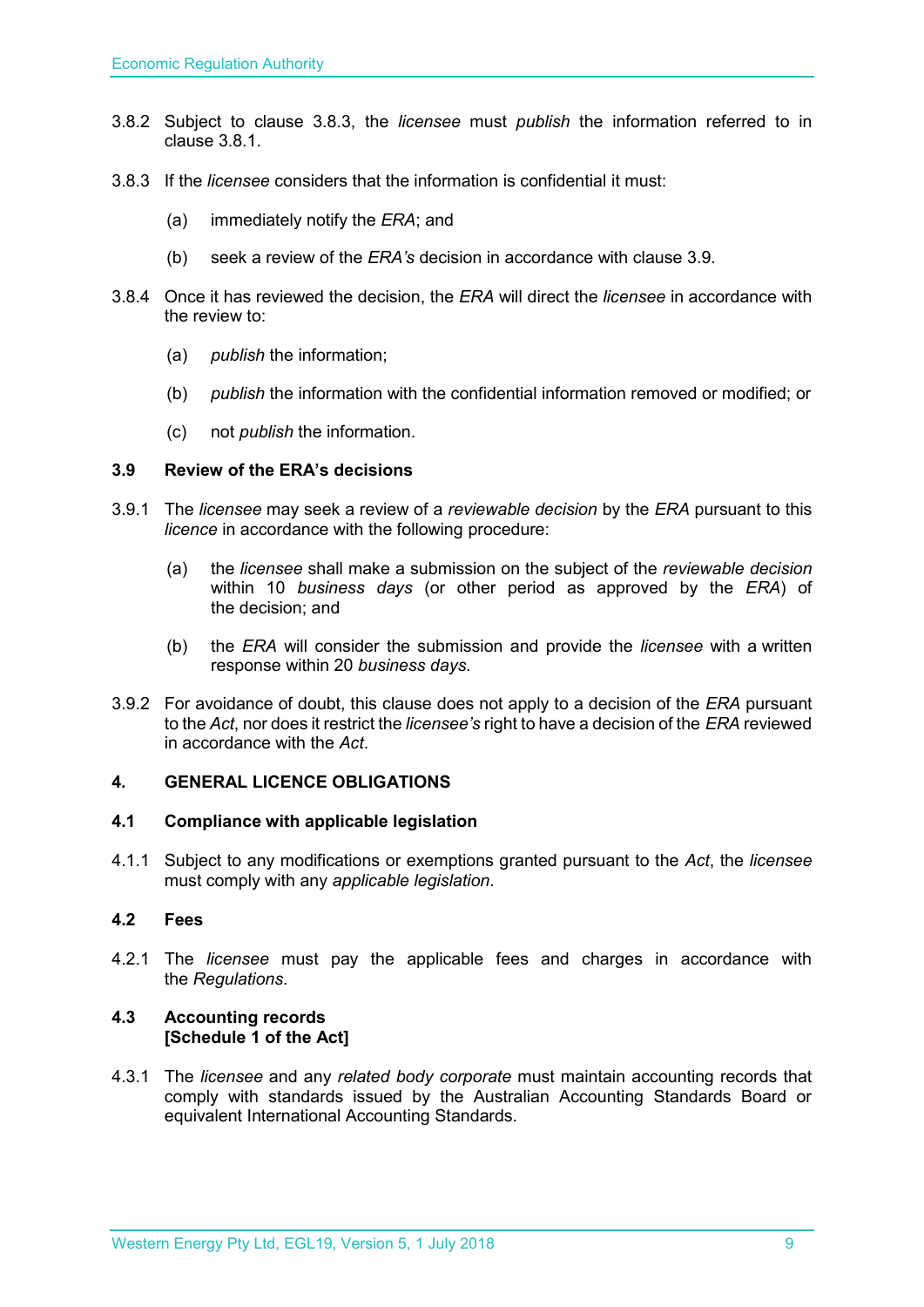#### <span id="page-9-0"></span>**4.4 Reporting a change in circumstances**

- 4.4.1 The *licensee* must report to the *ERA*:
	- (a) if the *licensee* is under external administration as defined by the *Corporations Act 2001 (Cwth)* within 2 *business days* of such external administration occurring; or
	- (b) if the *licensee*:
		- (i) experiences a change in the *licensee's* corporate, financial or technical circumstances upon which this *licence* was granted; and
		- (ii) the change may materially affect the *licensee's* ability to perform its obligations under this *licence*,

within 10 *business days* of the change occurring; or

- (c) if the:
	- (i) *licensee's* name;
	- (ii) *licensee's* ABN; or
	- (iii) *licensee's* address,

changes, within 10 *business days* of the change occurring.

#### <span id="page-9-1"></span>**4.5 Provision of information [Schedule 1 of the Act]**

4.5.1 The *licensee* must provide to the *ERA*, in the manner and form described by the *ERA*, specified information on any matter relevant to the operation or enforcement of the *licence*, the operation of the licensing scheme provided for in Part 2 of the *Act*, or the performance of the *ERA's* functions under that Part.

#### <span id="page-9-2"></span>**5. AUDITS AND PERFORMANCE REPORTING OBLIGATIONS**

#### <span id="page-9-3"></span>**5.1 Asset management system [Section 14 of the Act]**

- 5.1.1 The *licensee* must provide for an *asset management system* in respect of the *licensee's assets*.
- 5.1.2 The *licensee* must notify the *ERA* of the details of the *asset management system* within five *business days* from the later of:
	- (a) the commencement date; and
	- (b) the completion of construction of the *licensee's assets*.
- 5.1.3 The *licensee* must notify the *ERA* of any substantial change to the *asset management system* within ten *business days* of such change.
- 5.1.4 The *licensee* must provide the *ERA* with a report by an independent expert, acceptable to the *ERA*, as to the effectiveness of the *asset management system* not less than once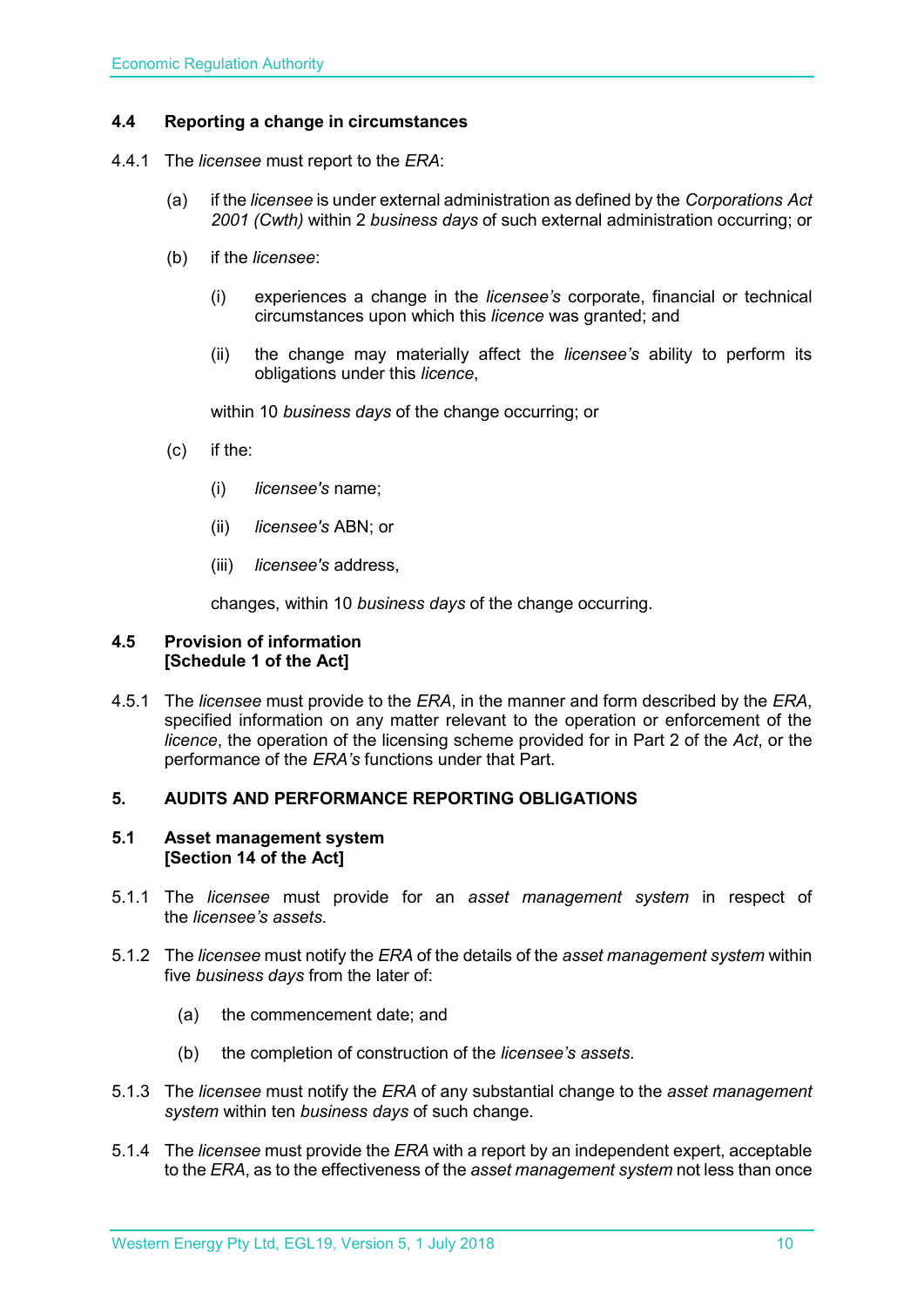in every period of 24 months calculated from the *commencement date (*or any longer period that the *ERA* allows by *notice* in writing).

- 5.1.5 The *licensee* must comply, and must require the *licensee's* expert to comply, with the *ERA's* standard audit guidelines.
- 5.1.6 The *licensee* may seek a review of any of the requirements of the *ERA*'s standard audit guidelines dealing with the *asset management system* in accordance with clause 3.9.
- 5.1.7 The review of the *asset management system* must be conducted by an independent expert approved by the *ERA*. If the *licensee* fails to nominate an independent expert within one month of the date that the review of the *asset management system* was due, or the independent expert nominated by the *licensee* is rejected on two successive occasions by the *ERA*, the *ERA* may choose an independent expert to conduct the review of the *asset management system*.

#### <span id="page-10-0"></span>**5.2 Individual performance standards**

- 5.2.1 Performance standards are contained in *applicable legislation*.
- 5.2.2 The *ERA* may prescribe *individual performance standards* applying to the *licensee* in respect of the *licensee's* obligations under this *licence* or the *applicable legislation*.
- 5.2.3 Before approving any *individual performance standards* under this clause, the *ERA* will:
	- (a) provide the *licensee* with a copy of the proposed *individual performance standards*;
	- (b) allow 15 *business days* for the *licensee* to make submissions on the proposed *individual performance standards*; and
	- (c) take into consideration those submissions.
- 5.2.4 Once approved by the *ERA*, the *individual performance standards* are included as additional terms and conditions to this *licence*.

#### <span id="page-10-1"></span>**5.3 Performance audit [Section 13 of the Act]**

- 5.3.1 The *licensee* must, unless otherwise notified in writing by the *ERA*, provide the *ERA* with a *performance audit* within 24 months after the *commencement date*, and every 24 months thereafter.
- 5.3.2 The *licensee* must comply, and must require the *licensee's* auditor to comply, with the *ERA's* standard audit guidelines.
- 5.3.3 The *licensee* may seek a review of any of the requirements of the *ERA*'s standard audit guidelines in accordance with clause 3.9.
- 5.3.4 The *performance audit* must be conducted by an independent auditor approved by the *ERA*. If the *licensee* fails to nominate an auditor within one month of the date that the *performance audit* was due, or the auditor nominated by the *licensee* is rejected on two successive occasions by the *ERA*, the *ERA* may choose an independent auditor to conduct the *performance audit*.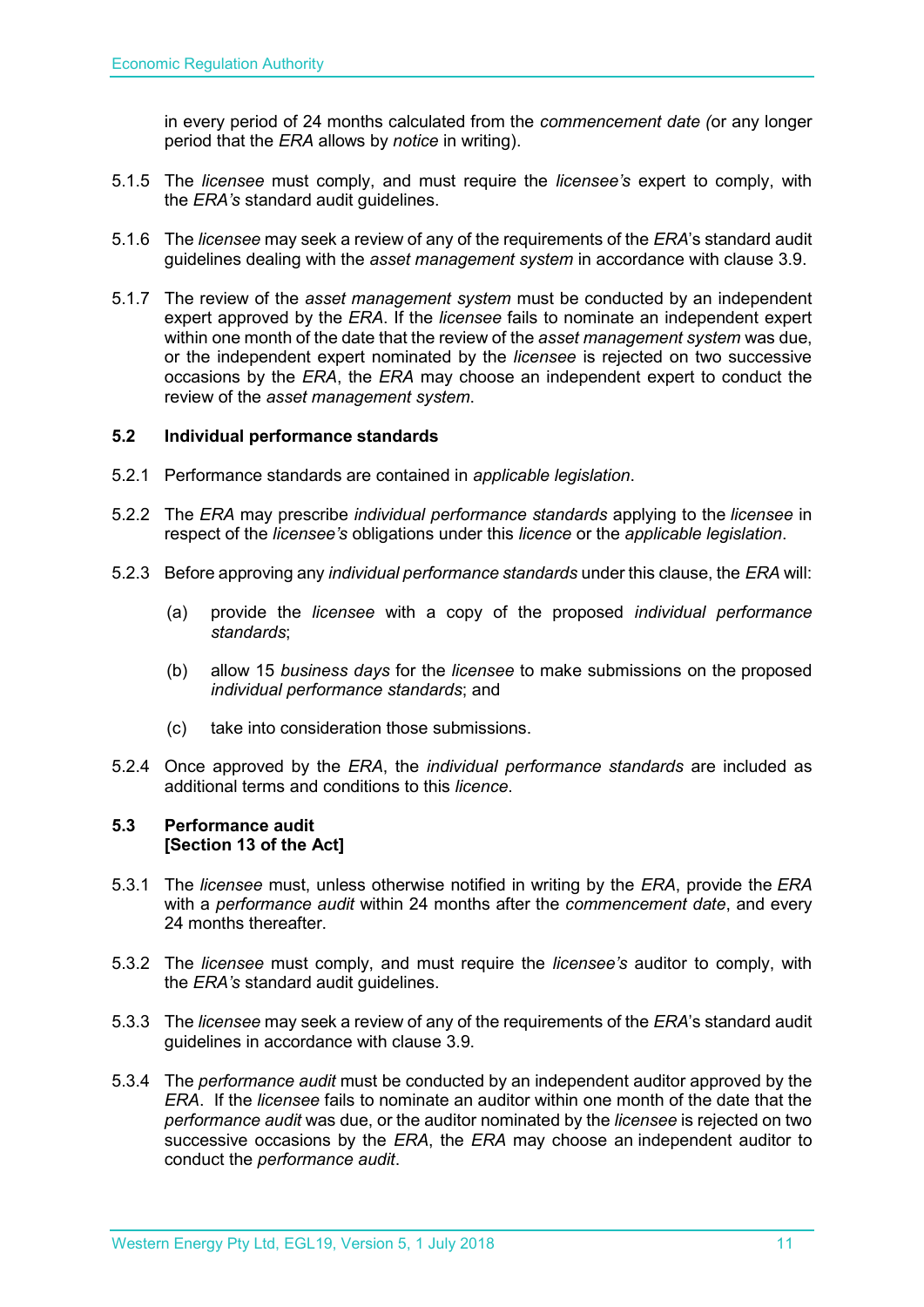## <span id="page-11-0"></span>**Schedule 1 – Additional Licence Clauses**

# **(Not Used)**

Western Energy Pty Ltd, EGL19, Version 5, 1 July 2018 12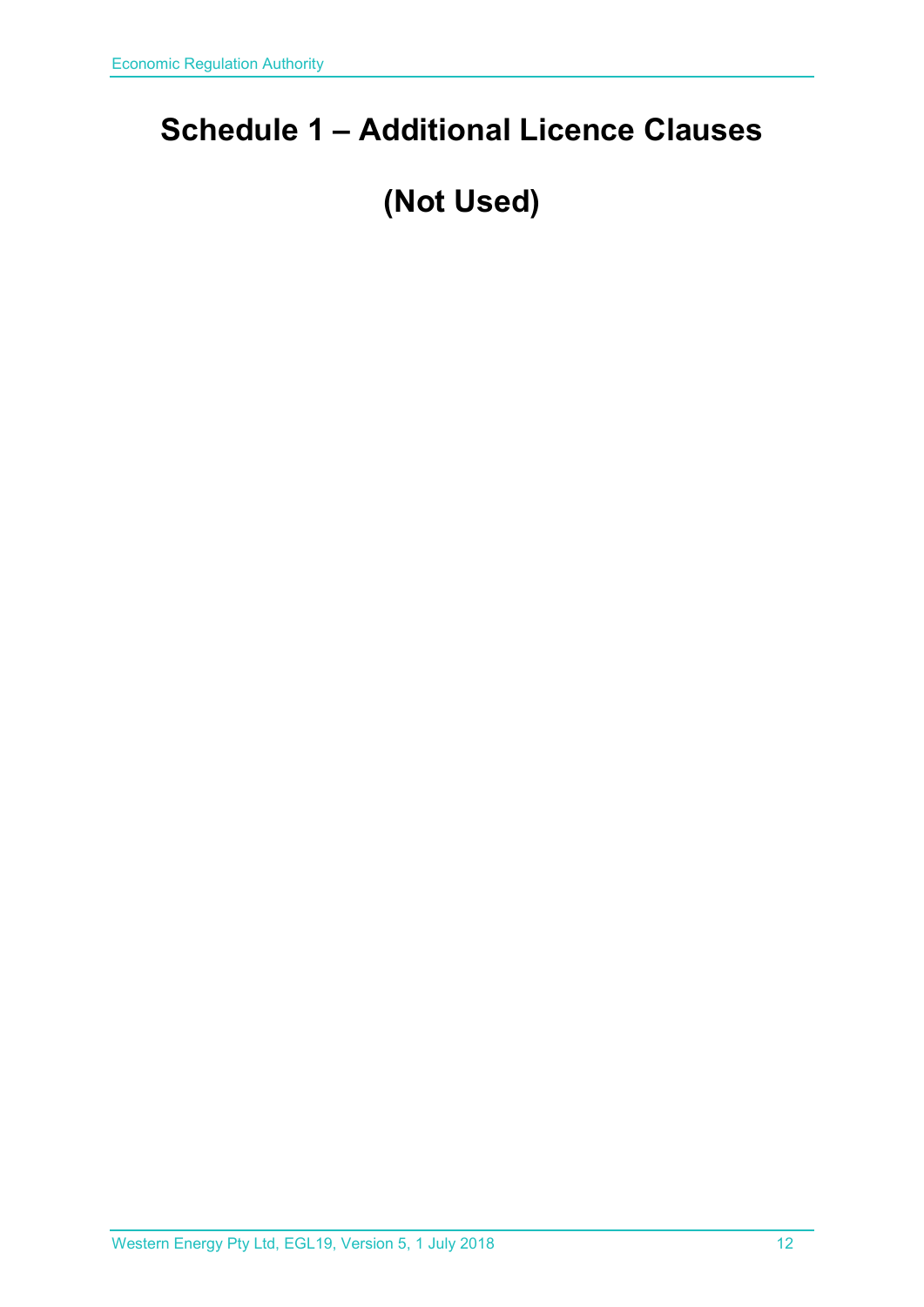## <span id="page-12-0"></span>**Schedule 2 – Licence Area Plans**